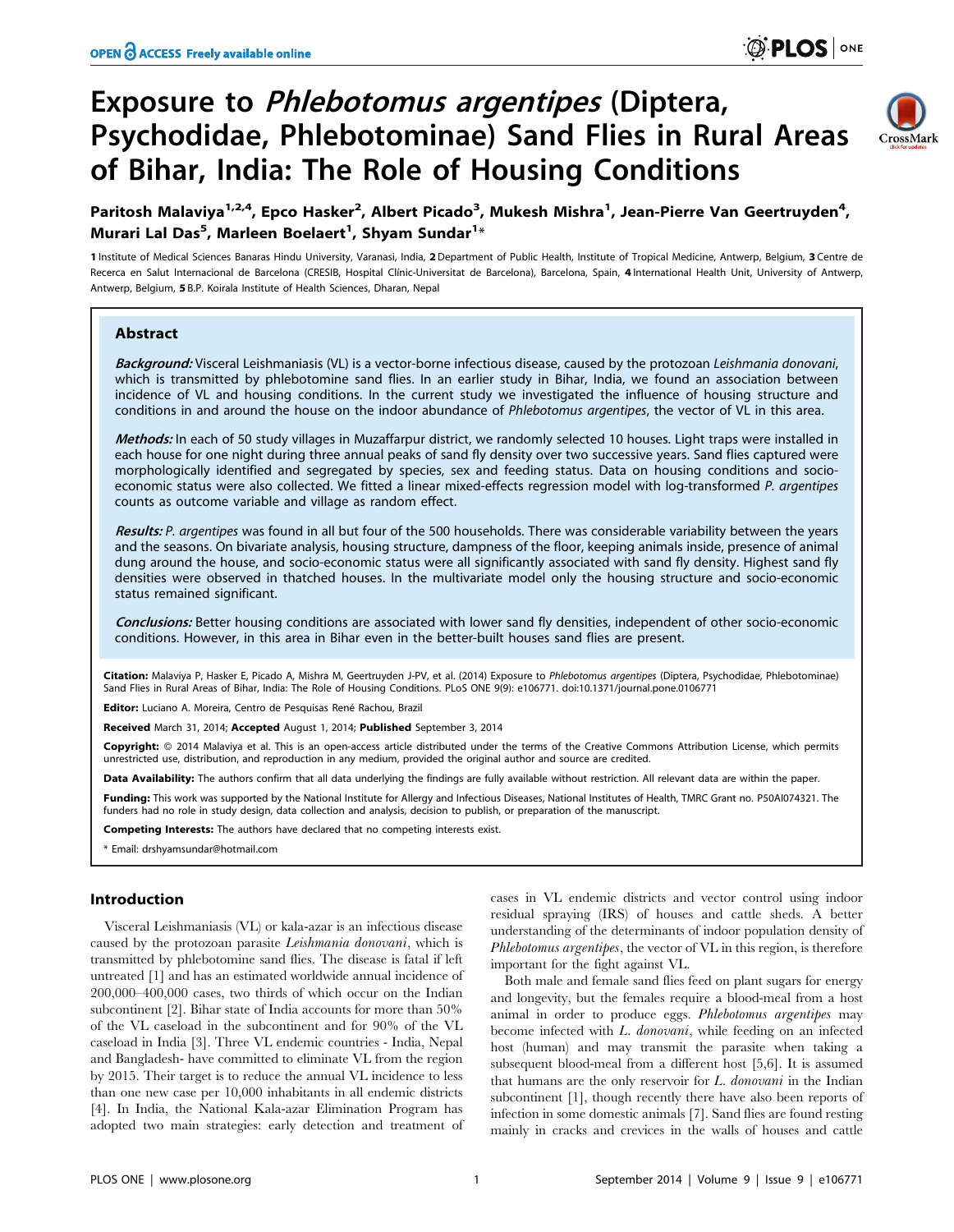sheds [8] and their density is influenced by meteorological and environmental conditions such as temperature and humidity [9,10]. Phlebotomus argentipes density in Bihar shows a clear seasonality that is associated with outside temperature and rainfall [11]. In West Bengal, P. argentipes density was associated with environmental factors such as soil temperature and moisture [12].

VL is recognized as a disease of the poorest of the poor; VL affected communities are socially and economically deprived, which is patently reflected in their housing conditions [13,27]. The influence of housing conditions and presence of cattle on the indoor sand fly population dynamics is complex and as yet not fully elucidated. *Phlebotomus argentipes* breed in moist organic soils at the junction of the floor and walls of cattle sheds and earthen houses, with a greater propensity to breed in cattle sheds than in human houses [14]. Mud-plastered walls with cracks, and damp floors in constructions close to small water bodies and vegetation, are assumed to be good breeding and resting sites [28]. A study in the Vaishali and Lohardagga district in Bihar found mud-plastered walls, mixed dwellings (animals and humans under the same roof) and geographic area associated with presence of the vector to be significant house-level risk factors associated with transmission of Indian kala-azar [15]. Another study in Bihar on the effect of house type on the sand fly density was not conclusive [5]. Housing conditions could also impact through another mechanism. In a study in Panama, where other phlebotomine sand fly species (Lutzomyia panamensis, Lutzomyia triramula, Lutzomyia dysponeta, Lutzomyia trapidoi, and Lutzomyia gomezi) are the vectors, destitute housing conditions were associated with reduced effectiveness of insecticide thermal fogging [16]. To further elucidate the influence of housing structure on sand fly density, we investigated the association between P. argentipes density and different types of housing as well as other conditions in and around the house, while controlling for potential confounding by socio-economic status.

# Materials and Methods

#### Entomological monitoring

The study was conducted in 50 rural villages of Kanti and Marwan blocks of Muzaffarpur district in Bihar between July 2009 and April 2011. Ten households were randomly selected from each village. In each of these households one CDC light trap was set up for one night during each of the three seasons identified as peak sand fly density periods over two successive years; seasons selected were April/May (summer), July/August (rainy season) and October/November (start of winter) [5]. Thus, over periods of two years light traps were installed for six nights in each household. Light traps were installed in the main bedroom of the house and run from 6 pm in the evening to 6 am the next morning. Per night, light traps were installed simultaneously in 20 households in two villages. Consequently, for each season it took 25 nights to complete the process. The insects collected were morphologically identified [17,18,19] in the laboratory by a trained entomologist and grouped by species and subspecies (P. argentipes, P. papatasi and P. (Sergentomyia) sp.). Male and female sand flies were segregated and gonotrophic conditions of female sand flies were identified as blood fed, unfed or gravid. The total number of P. argentipes in each household was determined by aggregating the total numbers of males and females captured during the six nights of trapping over the two-year period.

#### Household characteristics

During the second survey round in October/November 2009, we collected information regarding conditions of housing and of the immediate surroundings. This included information about main materials used in floor, walls and roof of the room in the house where the light trap was installed. We also recorded dampness of the floor, penetration of daylight, presence of windows and cross-ventilation. We checked for the presence of cooking stoves and whether animals were kept inside the house. For the analysis, houses were subdivided into four types based on structure of walls and floor. We distinguished between thatched houses, un-plastered brick houses and plastered brick houses; the latter category was sub-divided into houses with an earthen floor and houses with a cemented floor. A room was judged as crossventilated if there was at least one window in a wall other than the one in which the door was located. Dampness of floors was assessed by touching the floor with the back of the hand. We also collected information about water logging and about the presence of animal dung in the immediate surroundings of the house. Socioeconomic status was assessed for the household based on a previously validated asset index [21], which included ownership of land, motorcycle(s), bicycle(s), television set(s), radio(s), mobile phone(s), watch (es), fan(s), mattress (es) and bed(s). Assets owned were converted into an assets score using principal-component analysis, the assets score was converted into an asset-index based on the five quintiles [13].

#### Statistical analyses

The study data were entered into an MS Access database independently by two data entry clerks using a double-data entry system. All statistical analysis was performed in Stata/IC V10.1 (StataCorp., College Station, TX, USA). Taking into account potential clustering at village level, we fitted a linear mixed-effects

Table 1. Overview of Phlebotomus argentipes captured by sex and sampling period.

| Survey             | <b>Males</b> | <b>Females</b> |     |                | <b>Total</b> |  |
|--------------------|--------------|----------------|-----|----------------|--------------|--|
|                    |              | <b>Unfed</b>   | Fed | Gravid         |              |  |
| Jul/Aug 09         | 884          | 306            | 81  | 22             | 1293         |  |
| Oct/Nov 09         | 478          | 131            | 61  | $\overline{2}$ | 672          |  |
| Apr/May/10         | 703          | 519            | 156 | 446            | 1824         |  |
| Jul/Aug 10         | 7213         | 2275           | 357 | 928            | 10773        |  |
| Oct/Nov 10         | 5706         | 928            | 120 | 748            | 7502         |  |
| Apr/May/11         | 1089         | 221            | 78  | 271            | 1659         |  |
| <b>Grand total</b> | 16073        | 4380           | 853 | 2417           | 23723        |  |

doi:10.1371/journal.pone.0106771.t001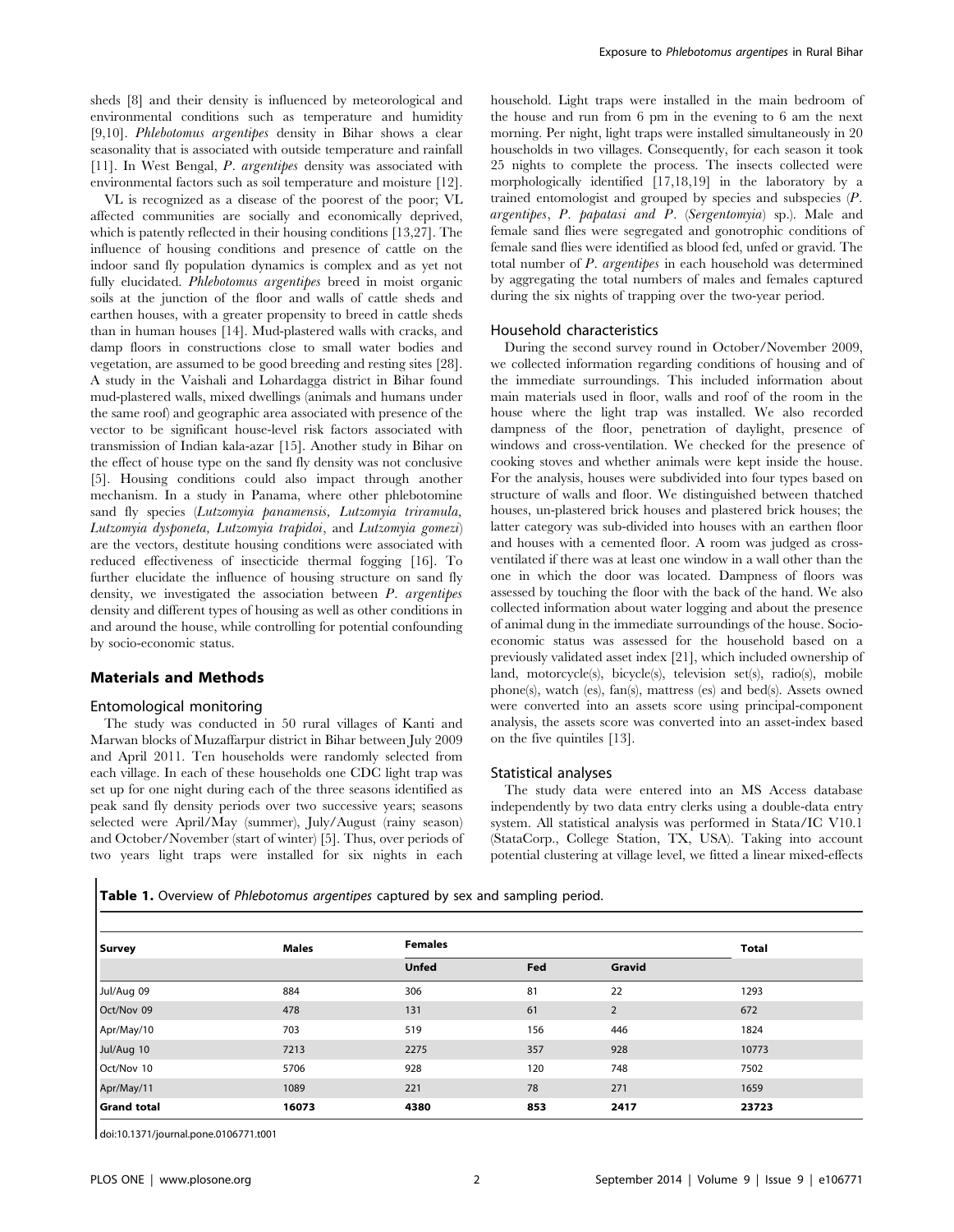

Figure 1. Cumulative distribution of Phlebotomus argentipes by sex and by feeding status among females. doi:10.1371/journal.pone.0106771.g001

regression model with 'village' as random effect [22]. To normalize the data and fulfill model assumptions we used a natural logarithm transformation of  $ln(y+1)$  [22]. A two-step procedure was used to select the most parsimonious model. First, all explanatory variables were assessed in a bivariate model with 'village' as random effect; variables significant at the p = 0.10 level were included in the final model. We then used a stepwise backward elimination procedure; variables with a p-value of greater than 0.05 were removed one at a time. We tested for statistically significant interactions among the variables retained in the final multivariate model; again a p-value of 0.05 was used as a threshold. To calculate the proportion of the variation in P. argentipes density explained by the variables retained as fixed effects in the final model, we determined the residual variance of the full model, and that of the null model with only the random effect (village). We then divided the difference between these two variances by the residual variance of the null model [29]. For the bivariate analysis we report coefficients with their p-values as well as median sand fly densities; for the final model we report the

coefficients with their corresponding p-values and the mean P. argentipes densities predicted by the model for a village with average vector density.

To assess the association between presence of all three stages of female P. argentipes (fed, unfed and gravid) and factors retained in the final linear regression model, we recoded the presence of three stages into a binary variable ('Yes' if all three stages were present in the same household during the same trapping night, otherwise 'No') and fitted a logistic regression model with village as random effect.

#### Ethical issues

We obtained ethical clearance for the study from the review committee of the U.S. National Institutes of Health (NIH), as well as the Institutional Review Board of the Institute of Medical Sciences, Banaras Hindu University, Varanasi, India. The IRB at Banaras Hindu University is registered with the US National Institutes of Health. The study and its procedures were explained to the heads of households and their prior informed written consent was obtained on a consent form. The procedure was approved by the Ethics Committee of Banaras Hindu University.

#### Results

All the 500 households selected were sampled on six occasions as planned. We collected 49,126 sand flies of which 23,723 (48.3%) were P. argentipes (Table 1). Phlebotomus argentipes were captured from 496 of 500 houses; the median total yield per house (for six nights of sampling) was  $25$  P. argentipes, with a maximum of 681. Of the P. argentipes captured, 67.8% were males. Among females captured, 57.3% were unfed, 11.2% were fed, and 31.6% were gravid (Figure 1). Phlebotomus argentipes density strongly fluctuated from year to year and season to season. Highest densities were observed during rainy seasons (July-August) but there were significant annual fluctuations (Table 1). Major fluctuations in feeding status of female P. argentipes were observed



Figure 2. Phlebotomus argentipes abundance during three annual peaks of the two study years. doi:10.1371/journal.pone.0106771.g002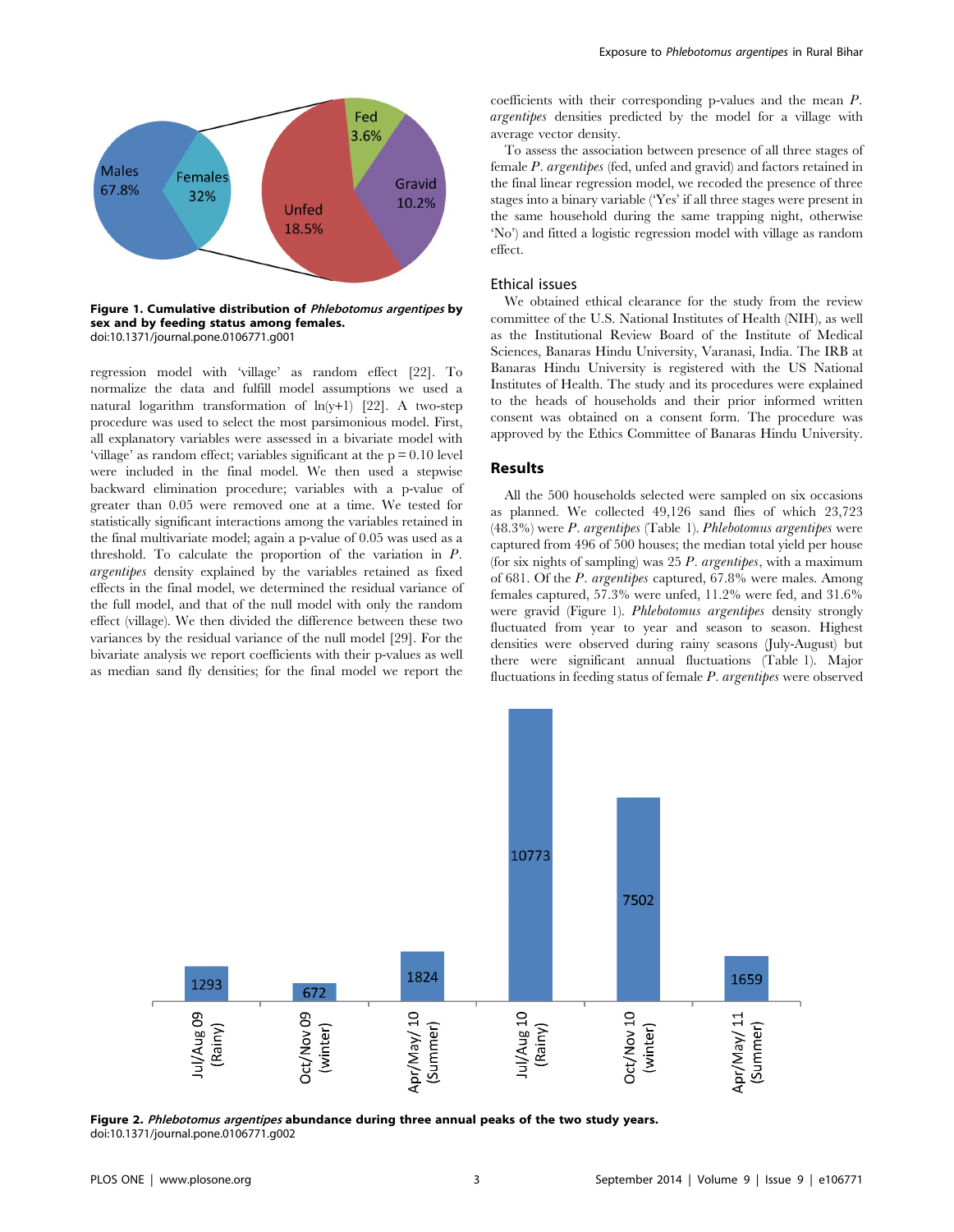Table 2. Factors associated with Phlebotomus argentipes indoor density.

| <b>Factor</b>                      |                | <b>Number of households</b> | Median (IQR) of total numbers of<br>P. argentipes captured per household |
|------------------------------------|----------------|-----------------------------|--------------------------------------------------------------------------|
| Socio economic status*             |                |                             |                                                                          |
| Group 1 (poorest)                  |                | 101                         | $35(15-76)$                                                              |
| Group 2                            |                | 70                          | 37.5 (19-68)                                                             |
| Group 3                            |                | 98                          | $24(14-42)$                                                              |
| Group 4                            |                | 96                          | $25(11-57)$                                                              |
| Group 5 (wealthiest)               |                | 117                         | $17(8-33)$                                                               |
| Type of housing                    |                |                             |                                                                          |
| Thatched                           |                | 161                         | $41(21-78)$                                                              |
| Brick, un-plastered                |                | 150                         | $22(11-49)$                                                              |
| Brick, plastered                   | Earth floor    | 113                         | $18(8-36)$                                                               |
|                                    | Cemented floor | 76                          | $17(9-32.5)$                                                             |
| Conditions in and around the house |                |                             |                                                                          |
| <b>Traditional stove</b>           | Present        | 19                          | $33(17-76)$                                                              |
|                                    | Absent         | 481                         | $24(11-52)$                                                              |
| Animals kept inside                | Yes            | 20                          | $24(11-51)$                                                              |
|                                    | No             | 480                         | 67 (30-107.4)                                                            |
| Penetration of sunlight inside     | Yes            | 171                         | $23(12-53)$                                                              |
|                                    | No             | 329                         | $25(11-52)$                                                              |
| Presence of windows                | Yes            | 302                         | $18(10-38)$                                                              |
|                                    | <b>No</b>      | 198                         | $40(20-77)$                                                              |
| Ventilation of room                | Yes            | 193                         | $18(10-43)$                                                              |
|                                    | No             | 307                         | $28(14-63)$                                                              |
| Damp floor                         | Yes            | 421                         | $26(12-55)$                                                              |
|                                    | No             | 79                          | $17(9-33)$                                                               |
| Animal dung near house             | Yes            | 485                         | $14(8-18)$                                                               |
|                                    | No             | 15                          | $25(12-53)$                                                              |

 $*_{n = 485}$ 

doi:10.1371/journal.pone.0106771.t002

in the rainy and winter seasons; for summers similar proportions were found across the years (Figure 2).

One third of the study houses were thatched and P. argentipes density was highest in this type of house. Though we captured P. argentipes in almost all houses, density was higher in the households belonging to poorer wealth quintiles (Table 2). Other factors associated with P. argentipes density on bivariate analysis were dampness of the floor  $(p = 0.004)$ , keeping animals inside  $(p = 0.002)$  and presence of animal dung around the house  $(p = 0.054)$ . Each of these factors was associated with an increase in P. argentipes density. Significantly lower P. argentipes densities were observed in houses with windows  $(p<0.0005)$  and in houses with adequate ventilation  $(p<0.0005)$  (Table 3). When we repeated the analysis based on the total numbers of female P. argentipes sand flies only, results were similar (data not shown).

Socio-economic status  $(p = 0.01)$  for poorest versus wealthiest quintile) and type of house  $(p<0.001$  for thatched houses versus all other types) remained statistically significantly associated with P. argentipes density in multivariate analysis (Table 3). There was no interaction between the two factors ( $p = 0.81$ ). Total counts of P. argentipes sand flies by socio economic group and type of housing as predicted by the multivariate model for a village with average vector density are shown in Table 4. Only 14% of the observed variability in P. argentipes density between households can be

explained by the factors retained in the final model, i.e. housing conditions and socio-economic status.

The sub analysis examining whether or not all three feeding conditions of female P. argentipes (fed, unfed and gravid) were present in the household in at least one of six survey rounds showed that this was the case in 151 of 500 households. Presence of all three conditions was statistically significantly associated with type of housing. Controlling for socio-economic status, the odds of finding all three conditions in the same house during the same trapping night were more than three times higher in thatched houses than in plastered brick houses with cemented floors (Table 5).

#### **Discussion**

In this study we showed that housing conditions are associated with sand fly density in Bihar, India, in particular thatched houses have higher numbers of *P. argentipes*. Independent of housing conditions, socio-economic status was also associated with vector density; the poorer the household, the higher its exposure to sand flies. Similar associations were observed for other phlebotomine sand fly species in Panama [16]. In an earlier study in the same area in Bihar we were able to show statistically significant associations between housing conditions and socio economic status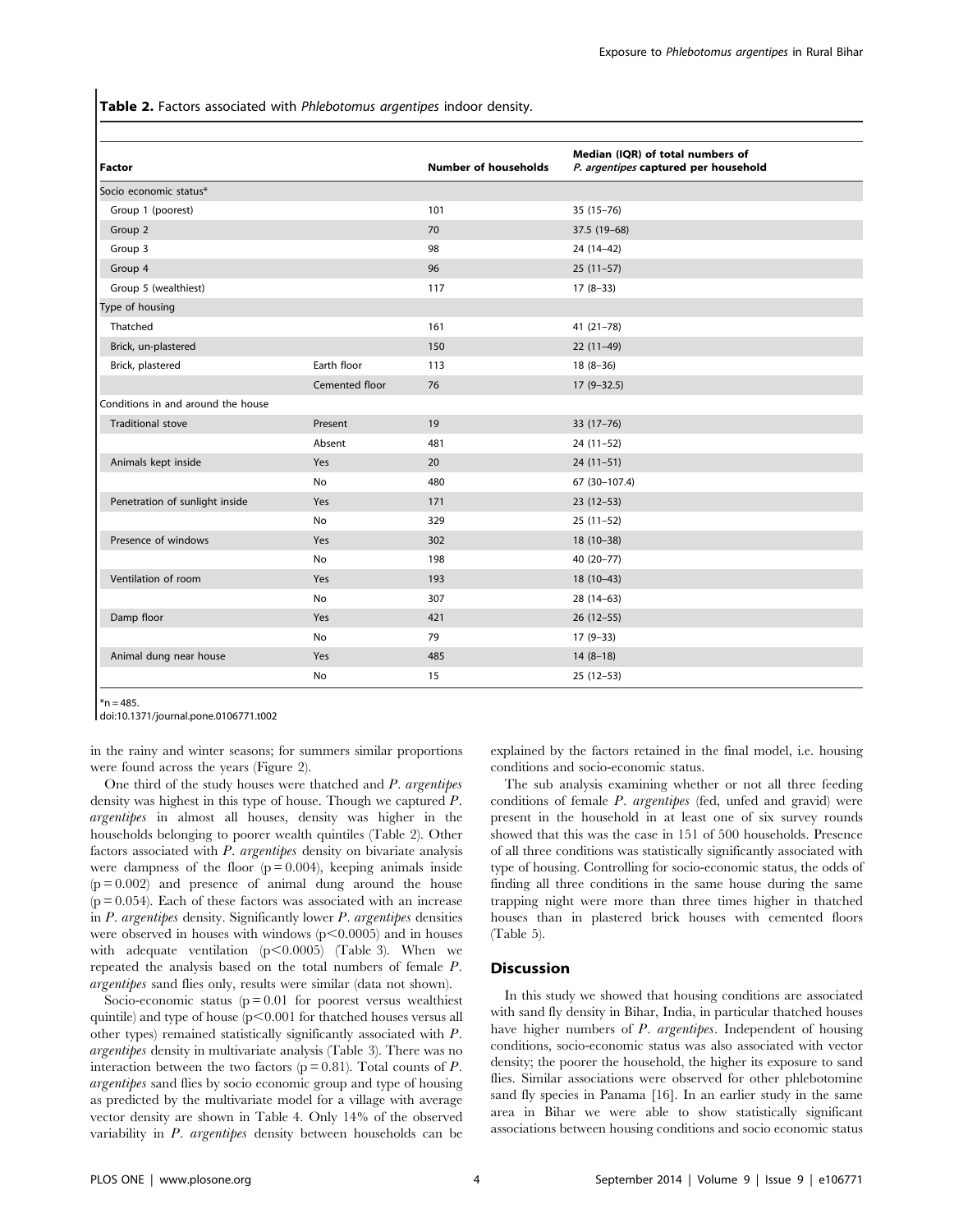Table 3. Factors associated with Phlebotomus argentipes indoor density, results of linear mixed effect regression models with village as random effect.

|                                    | <b>Bivariate</b> |          | <b>Multivariate</b> |          |  |
|------------------------------------|------------------|----------|---------------------|----------|--|
| <b>Factor</b>                      | coefficient      | p-value  | coefficient         | p-value  |  |
| Socio economic status <sup>1</sup> |                  |          |                     |          |  |
| Group 1 (poorest)                  | ref.             |          | ref.                |          |  |
| Group 2                            | 0.051            | 0.736    | 0.146               | 0.319    |  |
| Group 3                            | $-0.288$         | 0.037    | $-0.187$            | 0.162    |  |
| Group 4                            | $-0.282$         | 0.046    | $-0.121$            | 0.385    |  |
| Group 5 (wealthiest)               | $-0.694$         | < 0.0005 | $-0.379$            | 0.010    |  |
| Intercept <sup>2</sup>             | 3.554            |          |                     |          |  |
| Type of housing                    |                  |          |                     |          |  |
| Thatched                           | ref.             |          | ref.                |          |  |
| Brick, un-plastered                | $-0.639$         | < 0.0005 | $-0.592$            | < 0.0005 |  |
| Brick, plastered                   |                  |          |                     |          |  |
| Earth floor                        | $-0.845$         | < 0.0005 | $-0.657$            | < 0.0005 |  |
| Cemented floor                     | $-0.823$         | < 0.0005 | $-0.605$            | < 0.0005 |  |
| Intercept <sup>2</sup>             | 3.797            |          | 3.831               |          |  |
| Conditions in and around the house |                  |          |                     |          |  |
| Traditional stove present          | 0.169            | 0.48     |                     |          |  |
| Intercept <sup>2</sup>             | 3.283            |          |                     |          |  |
| Animals kept inside                | 0.716            | 0.002    |                     |          |  |
| Intercept <sup>2</sup>             | 3.261            |          |                     |          |  |
| Penetration of sunlight inside     | $-0.046$         | 0.65     |                     |          |  |
| Intercept $^2$                     | 3.305            |          |                     |          |  |
| Presence of windows                | $-0.677$         | < 0.0005 |                     |          |  |
| Intercept <sup>2</sup>             | 3.698            |          |                     |          |  |
| Ventilation of room                | $-0.440$         | < 0.0005 |                     |          |  |
| Intercept <sup>2</sup>             | 3.460            |          |                     |          |  |
| Damp floor                         | 0.363            | 0.004    |                     |          |  |
| Intercept <sup>2</sup>             | 2.984            |          |                     |          |  |
| Animal dung near house             | 0.542            | 0.054    |                     |          |  |
| Intercept <sup>2</sup>             | 2.764            |          |                     |          |  |

 $n = 485.$ 

 $2$  mean (natural) log sand fly density of reference category.

doi:10.1371/journal.pone.0106771.t003

on one side and VL on the other [21]. In that study we also showed that the coverage of indoor residual insecticide spraying was grossly inadequate and the current data seem to corroborate that. We were able to capture  $P$ . argentipes in all but four of the 500 study houses, including the more wealthy households.

Whereas differences in housing conditions are likely to reflect differences in exposure to P. argentipes sand flies, differences in

Table 4. Total Phlebotomus argentipes counts by socio economic group and type of housing predicted by the multivariate model for a village with average vector density.

| <b>Housing type</b>  |                 |                          | <b>Plastered brick</b> |                       |
|----------------------|-----------------|--------------------------|------------------------|-----------------------|
| Socio economic group | <b>Thatched</b> | <b>Unplastered brick</b> | <b>Earth floor</b>     | <b>Cemented floor</b> |
| Group 1 (poorest)    | 46              | 26                       | 24                     | 25                    |
| <b>Group 2</b>       | 53              | 30                       | 28                     | 29                    |
| Group 3              | 44              | 21                       | 20                     | 21                    |
| <b>Group 4</b>       | 39              | 23                       | 21                     | 22                    |
| Group 5 (wealthiest) | 27              | 17                       | 16                     | 17                    |

doi:10.1371/journal.pone.0106771.t004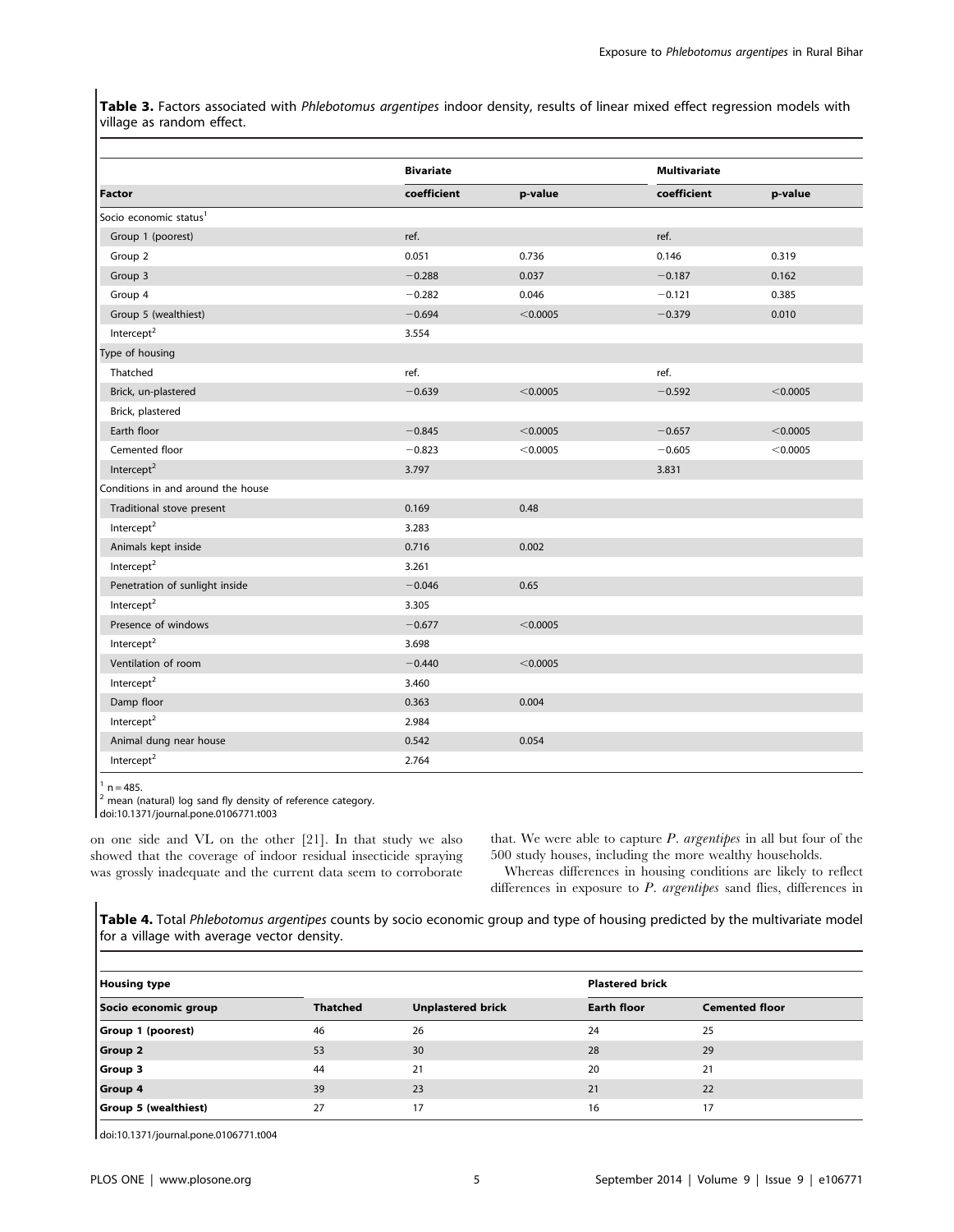Table 5. Odds of presence of three stages of female Phlebotomus argentipes in the same household at the same time as a function of socio economic status and type of housing (multivariate model with village as random effect).

| Factor                |                | OR (95% CI)    |
|-----------------------|----------------|----------------|
| Socio economic status |                |                |
| Group 1 (poorest)     |                | ref.           |
| Group 2               |                | $0.9(0.4-1.8)$ |
| Group 3               |                | $0.9(0.5-1.8)$ |
| Group 4               |                | $1.1(0.6-2.2)$ |
| Group 5 (wealthiest)  |                | $0.5(0.2-1.1)$ |
| Type of housing       |                |                |
| Thatched              |                | ref.           |
| Brick, un-plastered   |                | $0.5(0.3-0.8)$ |
| Brick, plastered      | Earth floor    | $0.4(0.2-0.8)$ |
|                       | Cemented floor | $0.3(0.1-0.7)$ |

doi:10.1371/journal.pone.0106771.t005

socio-economic status may also reflect differences in nutritional status of the people and therefore propensity to progress to disease once infected [23]. Phlebotomus argentipes sand flies are predominantly peridomestic [24,25] and are assumed to breed in the moist organic soil of cattle sheds and earthen houses, though the exact breeding sites of the sand flies need to be better documented [14]. Finding all three conditions of female P. argentipes (fed, unfed and gravid) in the same household indicates that these houses are likely to be diurnal resting or breeding sites [20]. In our study the odds were highest for thatched houses.

Only 14% of the total variability in indoor sand fly density is explained by housing conditions and socio-economic status, the two factors retained in the final model. Given the structure of the villages in this region where animals and organic waste are ubiquitous and all different varieties of houses can be found within a few meters of one another, it is not surprising that P. argentipes density does not differ much between households. There may also be other - extra-domiciliary -factors at play. These factors were not measured in our study. In a recent study in Bihar, sand flies were found to be most abundant in outdoor locations [5]. A cluster

#### References

- 1. Quinnell RJ, Courtenay O (2009) Transmission, reservoir hosts and control of zoonotic visceral leishmaniasis. Parasitology 36(14):1915–34.
- 2. Alvar J, Vélez ID, Bern C, Herrero M, Desjeux P, et al. (2012) Leishmaniasis Worldwide and Global Estimates of its Incidence. PLoS ONE 7(5): e35671. doi:10.1371/journal.pone.0035671
- 3. Joshi A, Narain JP, Prasittisuk C, Bhatia R, Hashim G, et al. (2008) Can visceral leishmaniasis be eliminated from Asia? J Vector Borne Dis. 45(2):105–11.
- 4. Bhattacharya SK, Sur D, Sinha PK, Karbwang J (2006) Elimination of leishmaniasis (kala-azar) from the Indian subcontinent is technically feasible & operationally achievable. Indian J Med Res. 123(3):195–6.
- 5. Poché D, Garlapati R, Ingenloff K, Remmers J, Poché R (2011) Bionomics of phlebotomine sand flies from three villages in Bihar, India. Journal of Vector Ecology 36 Suppl 1: S106–17.
- 6. Poche RM, Garlapati R, Elnaiem DE, Perry D, Poche D (2012) The role of Palmyra palm trees (Borassus flabellifer) and sand fly distribution in northeastern India. J Vector Ecol 37: 148–153.
- 7. Bhattarai NR, Auwera GV, Rijal S, Picado A, Speybroeck N, et al. (2010) Domestic animals and epidemiology of Visceral Leishmaniasis, Nepal. Emerging Infectious Diseases 16 (2): 231–237.
- 8. Mukhopadhyay AK, Chakravarty AK (1987) Blood meal preference of Phlebotomus argentipes & Ph. papatasi of north Bihar, India. Indian J Med Res. 86: 475–80.
- 9. Chaniotis BN, Neely JM, Correa MA, Tesh RB, Johnson KM (1971) Natural population dynamics of phlebotomine Sandflies in Panama. Journal of Medical Entomology, 8: 339–352.

randomized trial of bed nets in India and Nepal also pointed to possible outdoor exposure to sand flies as an explanation for ongoing transmission [26].

#### Conclusion

Better housing and higher wealth status are both independently associated with reduced indoor vector density. Efforts of the Indian government to improve housing conditions in VL endemic areas are commendable. However, as vectors are present even in the better houses; improving housing conditions will not necessarily preclude the need for additional measures such as indoor residual spraying or environmental sanitation.

#### Author Contributions

Conceived and designed the experiments: SS MB MLD JVG. Performed the experiments: PM MM EH AP. Analyzed the data: PM AP EH SS MB JVG. Contributed reagents/materials/analysis tools: SS. Contributed to the writing of the manuscript: SS PM MB EH AP JVG MLD MM.

- 10. Singh A, Roy SP, Kumar R, Nath A (2008) Temperature and humidity play a crucial role in the development of P. argentipes. Journal of Ecophysiology & Occupational Health 8 (1 &2).
- 11. Picado A, Das ML, Kumar V, Dinesh DS, Rijal S, et al. (2010) Phlebotomus argentipes seasonal patterns in India and Nepal. J Med Entomol. 47(2):283–6.
- 12. Ghosh K, Mukhopadhyay J, Desai MM, Senroy S, Bhattacharya A (1999) Population ecology of Phlebotomus argentipes (Diptera: Psychodidae) in West Bengal. India. J Med Entomol. 36(5):588–94.
- 13. Boelaert M, Meheus F, Sanchez A, Singh SP, Vanlerberghe V, et al. (2009) The poorest of the poor: a poverty appraisal of households affected by visceral leishmaniasis in Bihar, India. Trop. Med. Int. Health 14(6), 639–644.
- 14. Singh R, Lal S, Saxena VK (2008) Breeding ecology of visceral leishmaniasis vector sand fly in Bihar state of India. Acta Trop. 107: 117–120.
- 15. Kesari S, Bhunia GS, Kumar V, Jeyaram A, Ranjan A, et al. (2010) Study of house-level risk factors associated in the transmission of Indian Kala-azar. Parasite & Vectors 12, 3: 94. doi: 10.1186/1756-3305-3-94
- 16. Chaves L, Calzada J, Rigg C, Valderrama A, Gottdenker N, et al. (2013) Leishmaniasis sand fly vector density reduction is less marked in destitute housing after insecticide thermal fogging. Parasites & Vectors 6: 164.
- 17. Lewis DJ (1978) The phlebotomine sand flies (Diptera: Psychodidae) of the Oriental region. Bulletin of British Museum 37: 217–343.
- 18. Lewis DJ (1982) A taxonomical review of the genus Phlebotomus. Bulletin of British Museum; Ent. Series 45(2): 121–209.
- 19. Kalra NL, Bang YM (1988) Manuals on Entomology in visceral leishmaniasis. WHO, SEARO, New Delhi.